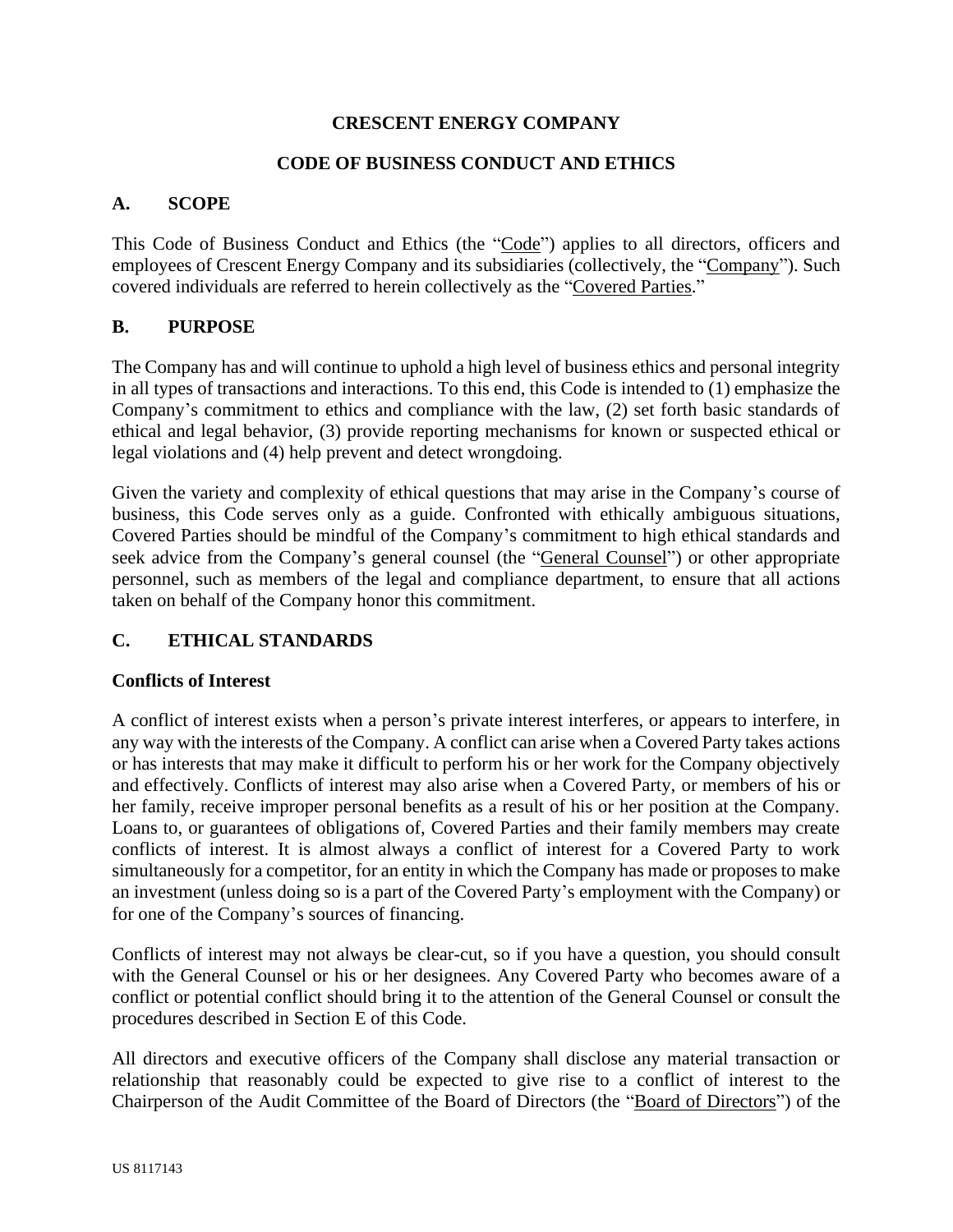Company (the "Audit Committee"). Any such material transaction or relationship shall be subject to review and approval by the Audit Committee.

# **Corporate Opportunities**

Except as may be permitted by the Company's Certificate of Incorporation, Covered Parties are prohibited from (1) taking for themselves opportunities that are discovered through the use of Company property, information or position without the consent of the Board of Directors, (2) using Company property, information or position for improper personal gain, and (3) competing with the Company directly or indirectly. Covered Parties owe a duty to the Company to advance its legitimate interests whenever possible.

# **Fair Dealing**

Covered Parties shall behave honestly and ethically at all times and with all people. They shall act in good faith, with integrity and due care, and shall engage only in fair competition, by treating ethically colleagues, competitors and other third parties.

Stealing proprietary information, possessing trade secret information that was obtained without the owner's consent, or inducing improper disclosure of such information by past or present employees of other companies is prohibited. No Covered Party should take unfair advantage of anyone through manipulation, concealment, abuse of privileged information, misrepresentation of material facts, or similar unfair practice.

The purpose of business entertainment and gifts in a commercial setting is to create goodwill and sound working relationships, not to gain unfair advantage with clients and partners. In addition, the various branches and levels of government have different laws restricting gifts, including meals, entertainment, transportation and lodging, that may be provided to government officials and government employees. No gift or entertainment should ever be offered or accepted by a Covered Party or any family member of a Covered Party unless it (1) is consistent with customary business practices, (2) is not excessive in value, (3) cannot be construed as a bribe or payoff and (4) does not violate any laws or regulations. The offer or acceptance of cash gifts or cash equivalents to or from an investor, prospective investor, or any entity that does or seeks to do business with or on behalf of the Company by any Covered Party is prohibited. Covered Parties should discuss with the General Counsel or other appropriate personnel any gifts or proposed gifts that they think may be inappropriate.

# **Insider Trading**

Covered Parties who have access to material non-public information, regardless of its source, are not permitted to use or share that information for their personal benefit or for the benefit of any related persons, as such term is defined in the Related Persons Transaction Policy, for stock trading purposes or for any other purpose except the conduct of the Company's business. All non-public information about the Company, its actual and potential investments and its actual and potential sources of financing should be considered confidential information. It is always illegal to trade in the Company's securities while in possession of material, non-public information, and it is also illegal in many cases to communicate or "tip" such information to others, even absent any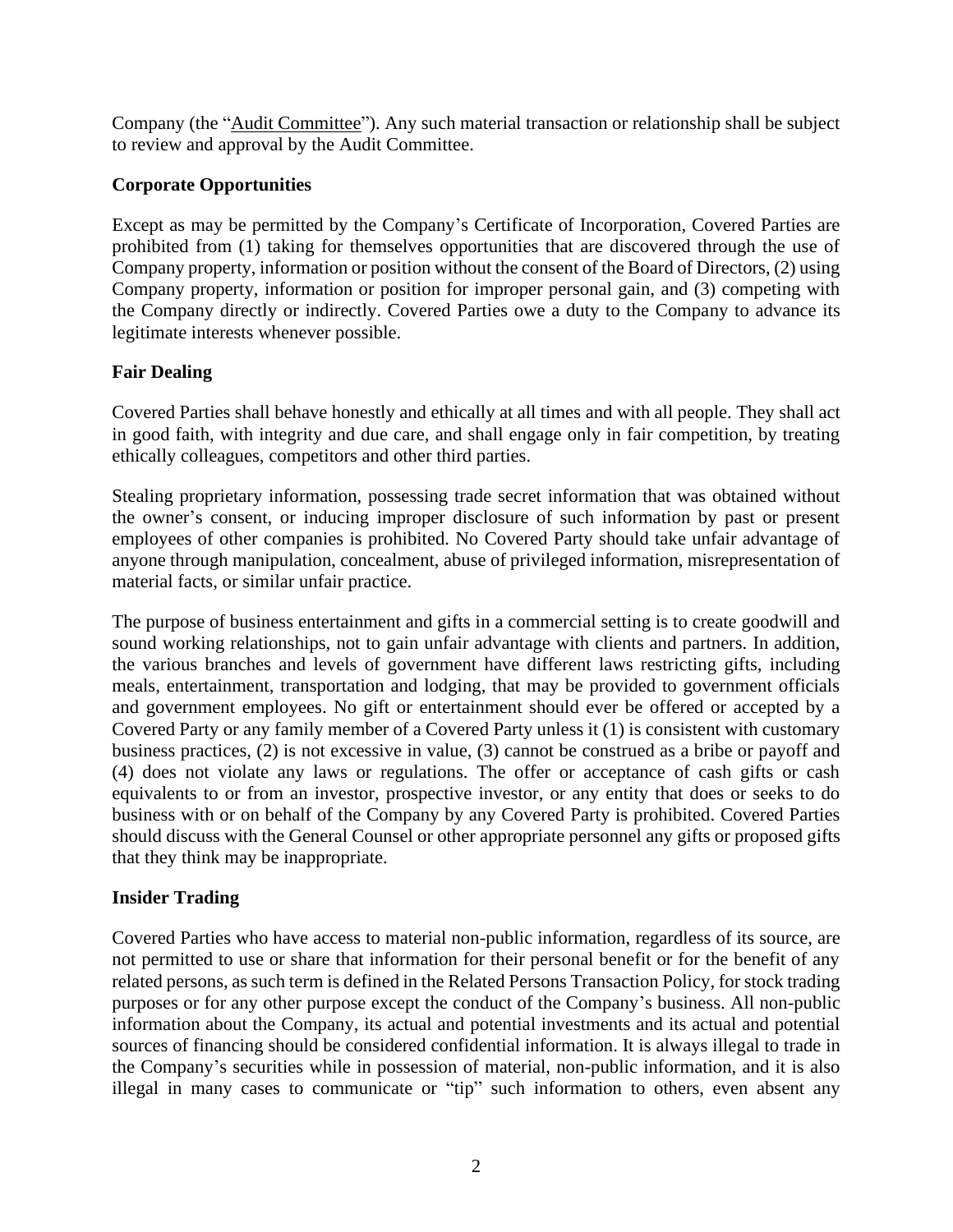monetary benefit to the party communicating such information. Please read the Company's Insider Trading Policy for more information.

## **Confidentiality**

Covered Parties must maintain the confidentiality of confidential information entrusted to them, except that confidential information may be disclosed (a) when such disclosure is authorized by the General Counsel or his or her designees, or (b) upon prior consultation with the General Counsel or his or her designees, when such disclosure is required by laws or regulations. Confidential information includes all non-public information received or created by the Company in connection with its business activities. It also includes information that third parties have entrusted to the Company.

The obligation to safeguard confidential information continues even after employment ends.

## **Protection and Proper Use of Company Assets**

All Covered Parties should endeavor to protect the Company's assets and ensure their efficient use. Theft, carelessness, and waste have an impact on the Company's profitability. Any suspected incident of fraud or theft should be immediately reported for investigation. The Company's equipment should not be used for non-Company business, though incidental personal use is permitted.

## **Compliance with Laws, Rules and Regulations**

Obeying the law is the foundation on which the Company's ethical standards are built. In conducting the business of the Company, the Covered Parties shall comply with applicable governmental laws, rules and regulations at all levels of government in the United States and in any non-U.S. jurisdiction in which the Company does business. Although not all Covered Parties are expected to know the details of these laws, it is important to know enough about the applicable local, state and national laws to determine when to seek advice from the General Counsel or other appropriate personnel, such as members of the legal department.

## **Timely and Truthful Public Disclosure**

In reports and documents filed with or submitted to the U.S. Securities and Exchange Commission and other regulators by the Company, and in other public communications made by the Company, the Covered Parties involved in the preparation of such reports and documents (including those who are involved in the preparation of financial or other reports and the information included in such reports and documents) shall make disclosures that are full, fair, accurate, timely and understandable. Where applicable, these Covered Parties shall provide accurate financial and accounting data for inclusion in such disclosures. Covered Parties shall not knowingly falsify information, misrepresent material facts or omit material facts necessary to avoid misleading the Company's independent auditors or investors. Covered Parties shall never take any action to coerce, manipulate, mislead or fraudulently influence the Company's independent auditors in the performance of their audit or review of the Company's financial statements.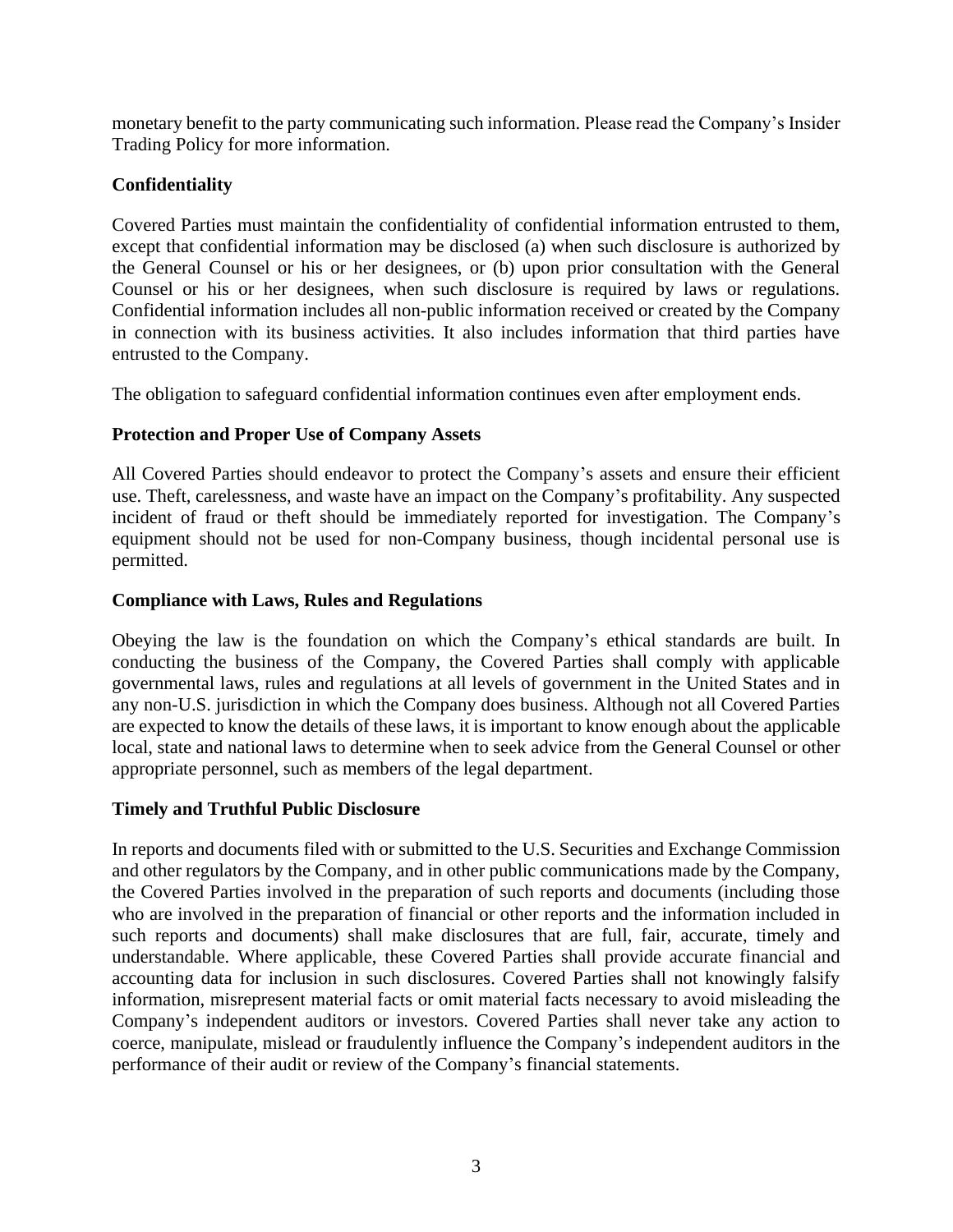# **D. WAIVERS**

Any waiver of this Code for executive officers or directors may be made only by the Board of Directors or the Audit Committee and will be promptly disclosed as required by law or stock exchange regulation.

# **E. VIOLATIONS OF ETHICAL STANDARDS**

### **Reporting Known or Suspected Violations**

The Company's directors, Chief Executive Officer, Chief Financial Officer, Chief Accounting Officer, Executive Vice President, General Counsel, President, Vice Presidents and other professionals of the Company serving in a finance, accounting, corporate treasury or tax roles shall promptly report (confidentially or anonymously, if desired) any known or suspected violations of laws, rules, regulations or provisions of this Code, or any other matters that would compromise the integrity of the Company's financial statements, to the Chairperson of the Audit Committee. All other Covered Parties should consult with someone who can address them properly. In most cases, a Covered Party's direct supervisor or another manager is in the best position to address an area of concern. Supervisors and managers are required to report questionable accounting or compliance matters to the Company's General Counsel.. When an employee is not satisfied or comfortable with the above stated escalation policy, he or she should report complaints to the General Counsel directly through an anonymous whistleblower hotline. The hotline telephone number is 855-222-5157, and can be reached 24 hours a day, seven days a week. Additionally, employees can access the hotline online at www.lighthouse-services.com/crescentenergy. Upon receipt of a complaint relating to accounting or compliance matters, the General Counsel will review the complaint under the Audit Committee's oversight

These Covered Parties may also report questionable behavior in the same manner as they may report complaints regarding accounting, internal accounting controls or auditing matters by notifying (anonymously, if desired) the Chairperson of the Audit Committee. No retaliatory action of any kind will be permitted against anyone making such a report in good faith or assisting in an investigation, and the Audit Committee will strictly enforce this prohibition.

The Audit Committee may be contacted by mail at the address listed below:

Crescent Energy Company Attn: Audit Committee 600 Travis Street, Suite 7200 Houston, Texas 77002

#### **Accountability for Violations**

If the Audit Committee or its designee determines that this Code has been violated, either directly, by failure to report a violation, or by withholding information related to a violation, the offending Covered Party may be disciplined for noncompliance with penalties up to and including removal from office or dismissal. Such penalties may include written notices to the individual involved that a violation has been determined, a written letter of reprimand by the Audit Committee, disgorgement, demotion or re-assignment of the individual involved, suspension with or without